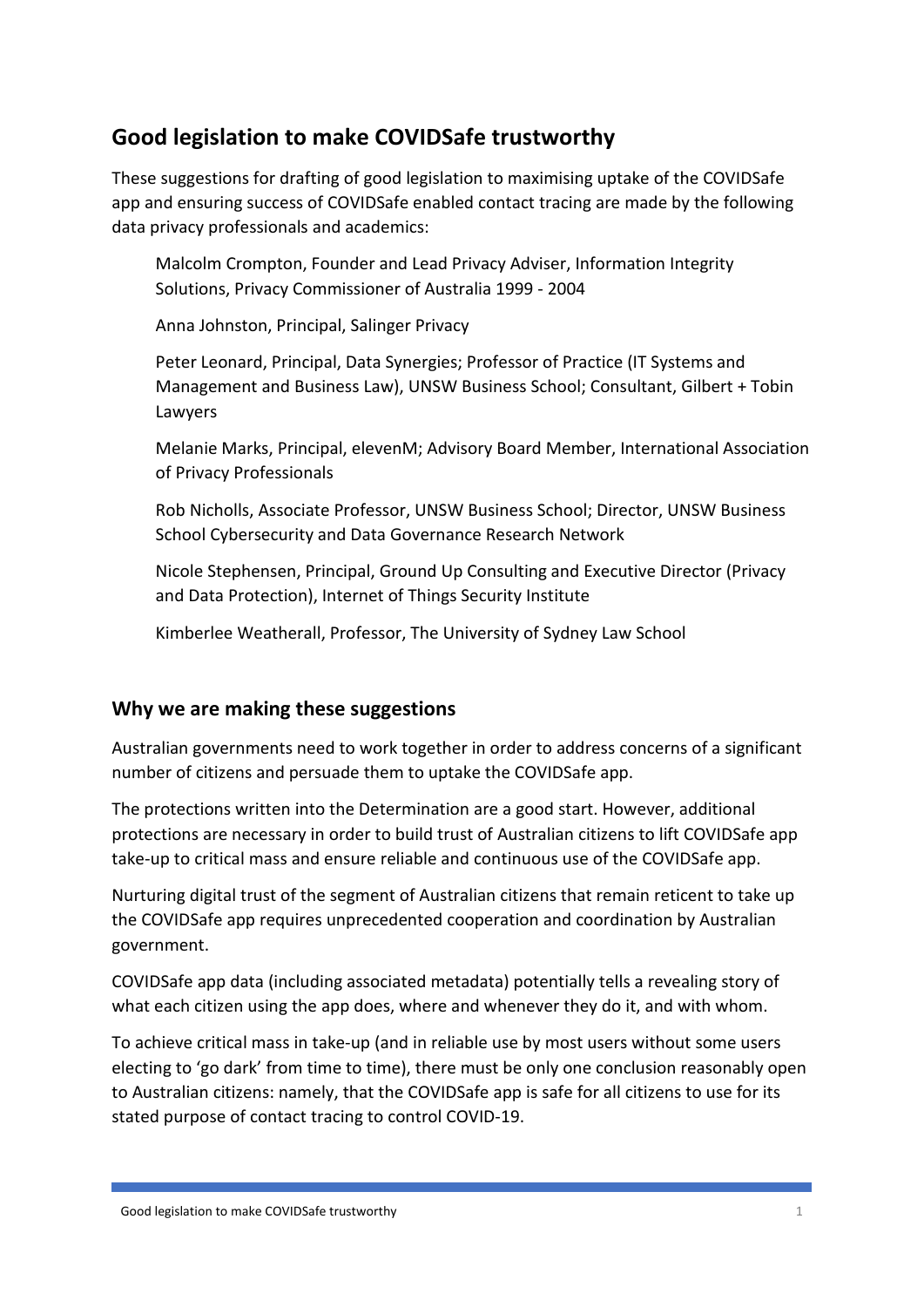All citizens need to know that they should make their decision to download and keep the COVIDSafe app active at all times free from any concern that COVIDSafe app data may flow out of the contact tracing system, anywhere.

Specifically, citizens must have legislated assurance, not just statements of reassurance, that COVIDSafe app data (including associated metadata) throughout the data lifecycle will not be potentially available to other government agencies, law enforcement agencies, security organisations, etc., or courts issuing subpoena and other legal process.

Citizens considering whether to self-report that they are COVID-19 positive should have no reason or incentive to pause and consider whether they wish to expose to scrutiny by Government agencies or other authorities or courts whatever they may have been doing, where and with whom.

Any citizen engaging in private activities, whether just personal and confidential or more dubious, including vulnerable and at-risk individuals concerned that others may find them, should have no incentive to consider 'going dark' and deactivating the app or turning off their mobile phone.

All citizens should know one fact that is clear and incontestable: COVIDSafe app data will only ever be made available for use for the one and only purpose for which citizens are asked to consent, that is, to enable contact tracing by a State or Territory contact tracing agency if a COVIDSafe 19 app user elects to report positive for COVID-19.

Achievement of this objective has been delegated by Australian governments to the Commonwealth Department of Health.

The Department stated the purpose of the COVIDSafe app to Australian citizens when seeking their informed consent.

The Department of Health's responsibilities should therefore include managing the shared risk<sup>[1](#page-1-0)</sup> that other departments and agencies to whom the Department of Health entrusts COVIDSafe app data (and associated metadata) may not safely and securely manage that data.

[https://www.finance.gov.au/sites/default/files/2019-11/comcover-information-sheet-understanding-and](https://www.finance.gov.au/sites/default/files/2019-11/comcover-information-sheet-understanding-and-managing-shared-risk.pdf)[managing-shared-risk.pdf.](https://www.finance.gov.au/sites/default/files/2019-11/comcover-information-sheet-understanding-and-managing-shared-risk.pdf) The ANAO report on implementation of My Health Record applied this concept in evaluating responsibility for managing My Health Records data: see ANAO, Implementation of the My Health Record System: Australian Digital Health Agency and Department of Health, available at [https://www.anao.gov.au/work/performance-audit/implementation-the-my-health-record-system.](https://www.anao.gov.au/work/performance-audit/implementation-the-my-health-record-system) See further Office of the Australian information Commissioner, Privacy management framework: enabling compliance and encouraging good practice, available a[t https://www.oaic.gov.au/privacy/guidance-and](https://www.oaic.gov.au/privacy/guidance-and-advice/privacy-management-framework-enabling-compliance-and-encouraging-good-practice/)[advice/privacy-management-framework-enabling-compliance-and-encouraging-good-practice/,](https://www.oaic.gov.au/privacy/guidance-and-advice/privacy-management-framework-enabling-compliance-and-encouraging-good-practice/) and paragraph

6.5 of the PIA for CovidSafe.

<span id="page-1-0"></span><sup>&</sup>lt;sup>1</sup> Shared risk was recently defined by the Dept of Finance as follows: "A shared risk extends beyond a single entity. It is a risk that emerges from a single source and impacts interrelated objectives of entities. A collaborative approach to managing shared risk is required to: identify accountability, nominate transparent roles and responsibilities, define risk appetite boundaries and seek agreement between all parties.": Department of Finance, Understanding and Managing Shared Risk,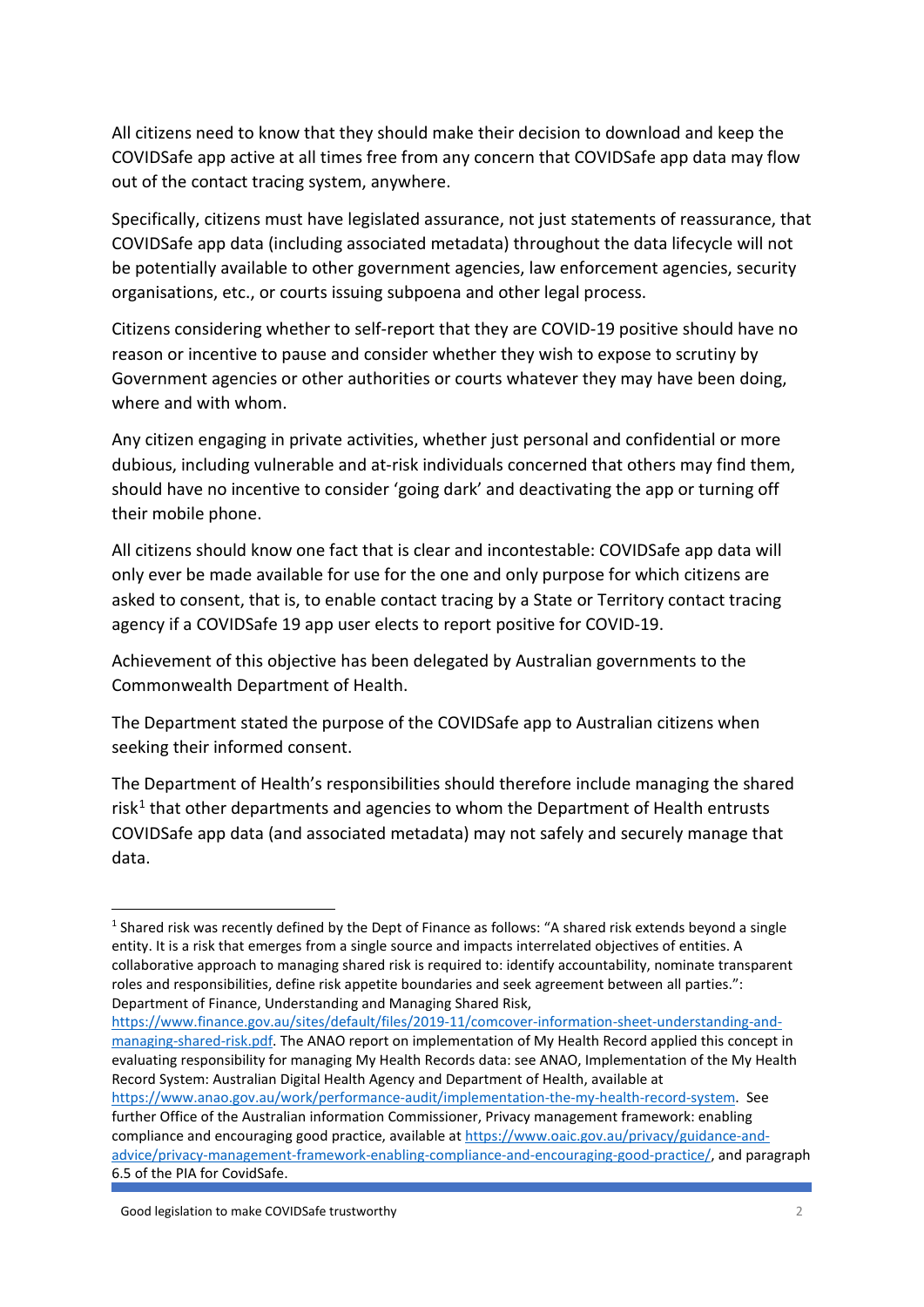There is therefore a simple and clear purpose for COVIDSafe, as has already been stated to Australian citizens when seeking their fully informed consent, and a simple objective for Australian governments: make COVIDSafe safe for all at all times because COVIDSafe app data (including metadata) is locked-down.

Australian governments need to come together to ensure they achieve that objective through demonstrated good implementation.

Although the purpose and objective are clear and simple, giving effect to them requires unprecedented action.

State and Territory agencies are generally not regulated by the Privacy Act 1988 (Cth).

Some States and Territories do not have data privacy statutes.

"Agreement from States and Territories to ensure that information they receive will not be used for any other purpose than contact tracing" is not an adequate safeguard.

The national enabling legislation for COVIDSafe needs to expressly cover all relevant agencies, regardless of whether those agencies are:

- entities regulated by the Privacy Act 1988 (Cth),
- entities regulated by State and Territory data privacy or health data privacy statutes,
- regulated only by their own enabling statutes or not subject to any current data privacy statute.

There is a risk that any gaps in coverage of data privacy regulation to regulate all agencies in the national COVIDSafe data ecosystem might be seen by some civil society organisations and parts of the Australian community as leaving a 'backdoor of vulnerability' to data leakage or misuse, or other use that is contrary to the interests of the COVIDSafe app user.

Providing assurance to the critical segment of Australian citizens that remain reticent to take-up the COVIDSafe app requires passage of a Commonwealth statute that, within the time limited window of the COVID-19 emergency, governs activities of all Federal, State and Territory departments and agencies that are involved in handling of COVIDSafe app data, as that data passes through and is transformed end-to-end within the COVIDSafe app data (including metadata) ecosystem.

This data ecosystem starts on a citizen's smartphone, involves each department and agency in the chain, and potentially ends at a contact tracer's file in a State or Territory contact tracing agency.

The purpose and objective can only be urgently given effect by a Commonwealth statute.

The Commonwealth stature must regulate all handling of COVIDSafe app data within the COVIDSafe app data ecosystem, regardless of whether the handling agency is a Federal, State or Territory agency.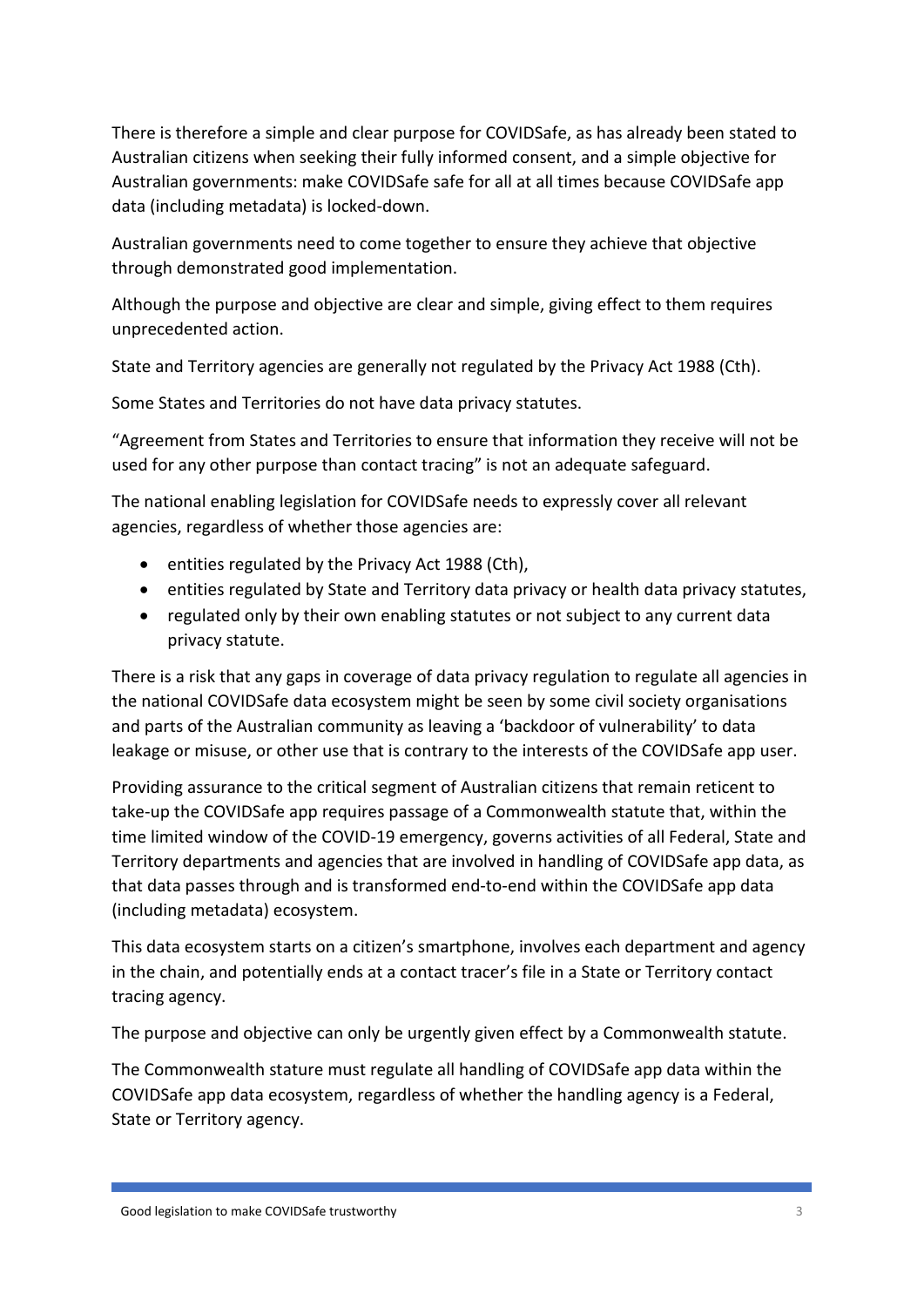No Commonwealth law that 'covers the field' in this way has ever been more urgently required.

No Commonwealth law has ever been passed on the basis of such urgency, or with an objective of persuading most Australians to voluntarily give up their individual right of freedom from surveillance.

The required levels of digital trust across a broad and diverse community, that COVIDSafe will only be used in control and management of COVID-19, cannot be built only upon statements of good intent and pointing to legislated constraints.

Reassurance of good intent and legislated constraints are necessary but insufficient steps to demonstrate safe and secure management of COVIDSafe app data by all agencies operating within the COVIDSafe app data ecosystem.

Assurance to build citizen trust requires full separation of COVIDSafe app data (and related metadata) from all other operations of Governments and their departments and agencies, including law enforcement agencies, security organisations, commissions and statutory authorities, and courts issuing subpoena and other legal process.

The government agencies and instrumentalities that are precluded from accessing COVIDSafe app data (and related metadata) must include all other Federal, State or Territory agencies and instrumentalities including law enforcement agencies, security organisations, commissions and statutory authorities, and courts issuing subpoena and other legal process.

Providing assurance to the critical segment of Australian citizens also requires the Commonwealth law to:

- mandate functional separation of the operation of handling COVIDSafe app data in each department and agency from all other operations, activities and responsibilities of that department or agency, and
- mandate accountability of each department and agency to ensure that these controls and safeguards will be implemented and will reliably work,
- empower a properly resourced oversight authority that is independent of each department and agency to verify that these controls and safeguards are working and publish reports that provide this assurance.

Legislating-in additional protections will provide assurance to the critical segment of Australian citizens that are reticent to take up the COVIDSafe app, and the civil society organisations that inform the views of these citizens, that:

- controls and safeguards will be reliably implemented by all Federal, State and Territory agencies that will have access to COVIDSafe app data, and
- this reliable implementation across Australia will be overseen and will be verified by an appropriate independent oversight authority.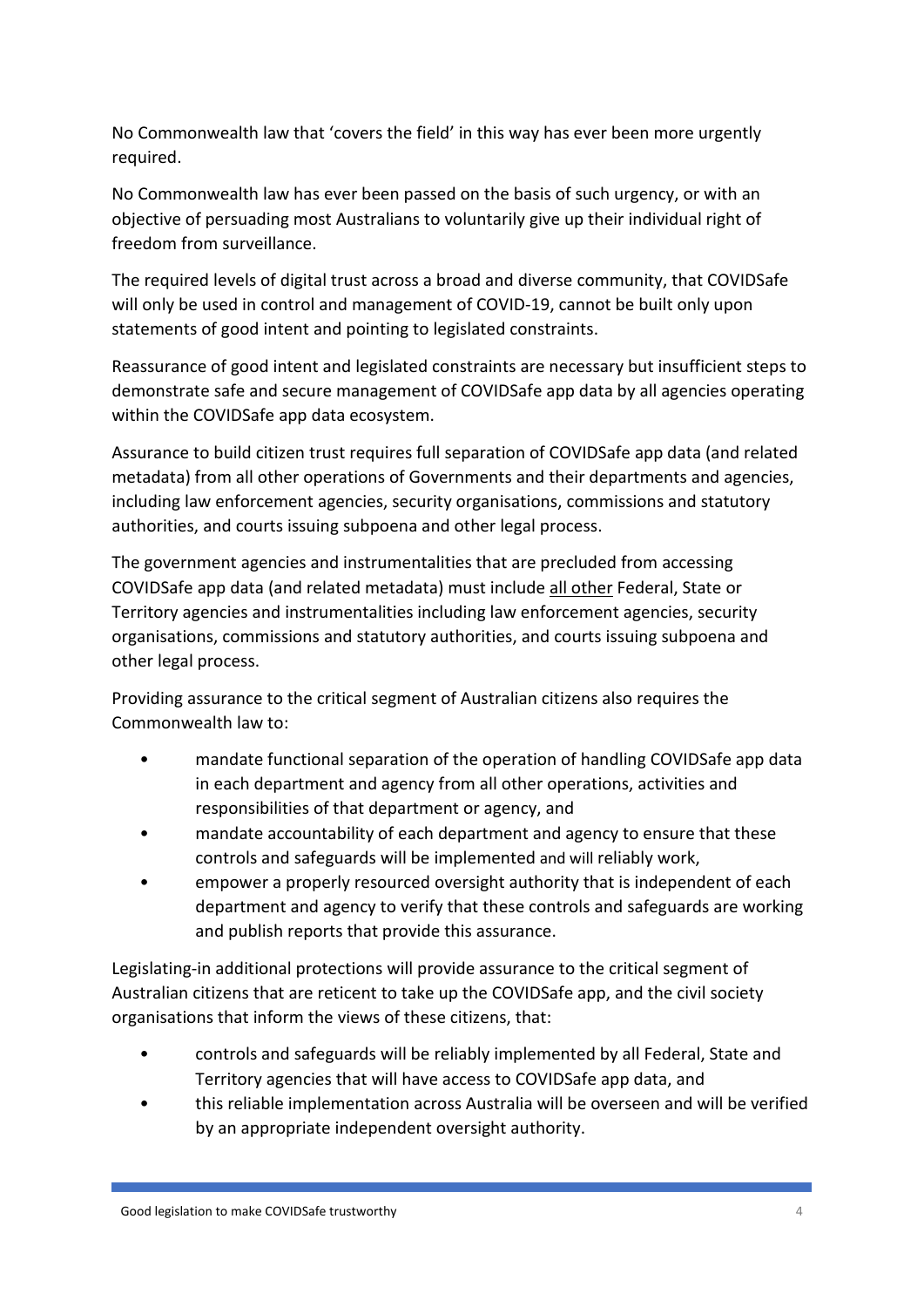The clear and simple purpose for which citizens are asked to consent, being to enable contact tracing by a State or Territory contact tracing agency if a COVIDSafe 19 app user elects to report positive for COVID-19, can be entirely fulfilled without sacrificing reasonable, appropriate and proportionate privacy and security controls and safeguards.

Legislating-in additional protections can be done without delaying drafting and introduction for passage of the Commonwealth legislation.

Implementation of functional separation and technical, operational and legal controls and safeguards is not a process which is novel or unchartered or which will be cumbersome, slow, contentious or expensive. The Australian Privacy Commissioner has well established and documented data privacy management frameworks and deidentified guidelines which will assist rapid implementation. The Office of the Interim National Data Commissioner has relevant knowledge and expertise. Specialist data analytics service providers in the business sector already stand up complex technical data linkage environments, and implement associated operational and legal controls and safeguards, within a matter of days.

Our specific suggestions for additional protections follow.

### **1. Definition of COVIDSafe app data and new clarity as to prohibitions on disclosure**

A new definition of COVIDSafe app data should make it clear that data that originates as COVIDSafe app data:

- includes all associated metadata, and
- retains its character as COVIDSafe app data through transformations (e.g. by linking to other data) from first capture on a citizen's smartphone through each department and agency in the chain potentially ending at a contact tracer's file in a State or Territory contact tracing agency.

The only exception should be reliably and pervasively deidentified data.

#### **2. Deidentified data**

The definition of "de-identified" data, as taken from the Privacy Act 1988, has been rightly criticised as leaving open the question of whether data is reliably and pervasively deidentified in the hands of any entity and all entities that may at any time have access to the relevant data, taking into account all other data that this entity may access.

Reidentification (that is, loss of deidentification) may be through mosaic effects or other data recombination, so it is important to expressly reference this possibility.

There is a real risk that some civil society organisations may see any ambiguity as to deidentification as a possible 'backdoor'.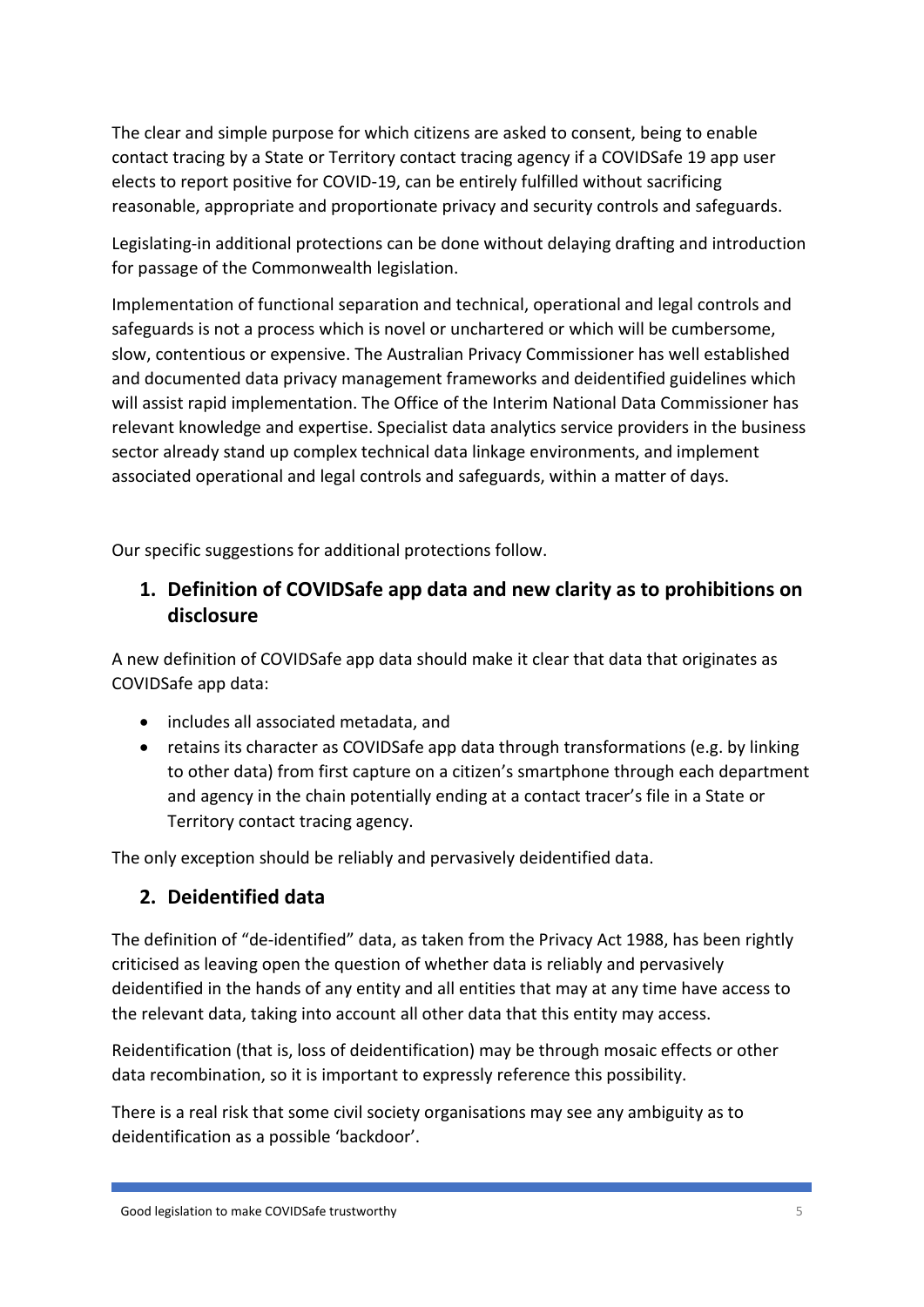This is not a debate which should be left open at a time when citizen trust as to legislated safeguards is critical to achieve high uptake of the COVIDSafe app.

It should be made clear that the only purpose for which deidentified data may be used is aggregations that enable statistical aggregated analytics to generate insights as to activations, periods of use and unavailability, and like analytics which assist government efforts to promote effective take-up and use of the COVIDSafe app.

## **3. Functional separation and organisational accountability**

The Determination does not recognise the key role that functional separation and organisational accountability should play in building trust of citizens as to how (derived) COVIDSafe app data (including metadata) is handled (and might be accidentally mishandled).

For example, there is left open a legal question as to whether (derived) COVIDSafe app data is 'disclosed' if it can be viewed within an agency by any individual within an agency where that individual is not someone who is directly involved in the handling of that data and who requires access to that data on a need to know basis.

There should be no room left for debate as to whether appropriate technical, operational and legal controls and safeguards (developed applying the Five Safes Framework, as adopted by the Interim National Data Commission team in development of the draft Federal data sharing bill) will be applied within each agency handling (derived) COVIDSafe app data, so that functional separation within each agency is demonstrably ensured through reliable and verifiable processes, practices and procedures.

Each Commonwealth, State and Territory department and agency that handles derived COVIDSafe app data should be required to design, implement and maintain technical, operational and legal controls and safeguards as reasonable and appropriate to ensure safe and secure handling of COVIDSafe app data reliably and verifiably separated from other activities and functions of that department or agency.

Either the Office of the Interim National Data Commissioner, or the Australian Privacy Commissioner and/or State and Territory Privacy Commissioners, or both, should be empowered to consult with each agency, and each agency should be required to consult with either or both Commissioners, in design and implementation of such controls and safeguards.

## **4. Encryption**

Electronic derived COVIDSafe app data should be required to be encrypted both in transit and at rest.

This is particularly important given outsourcing of data warehousing.